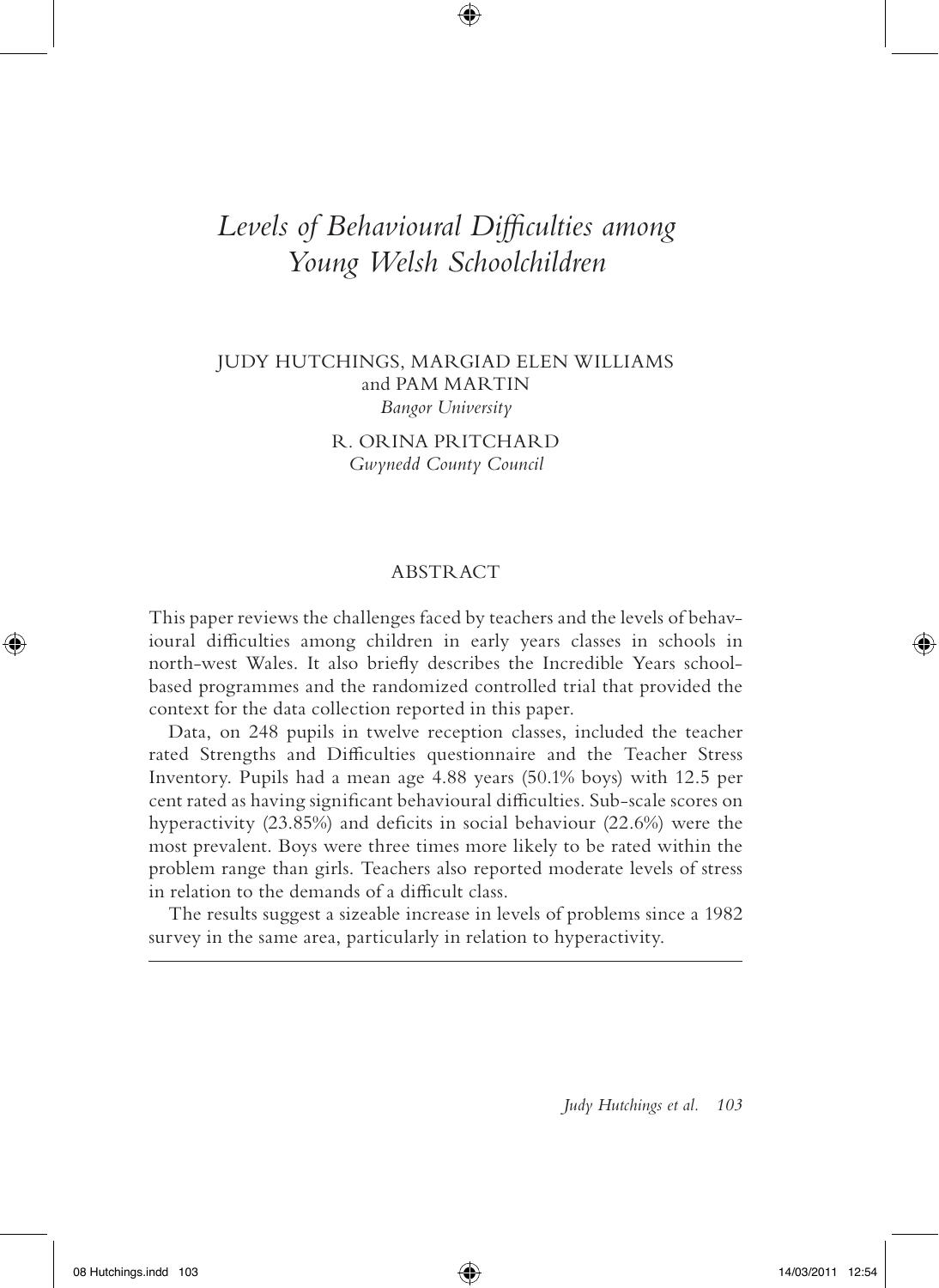## *Introduction*

Teachers are reporting significant levels of behavioural difficulties among children in their classrooms, with many children starting school with both behavioural problems and deficits in the linguistic and social skills necessary to engage with an academic curriculum (Scott, et al., 2001). Between 7 and 10 per cent of young school-aged children in the UK meet diagnostic criteria for Conduct Disorder (CD) (DSM IV – TR 1994; National Institute for Health and Clinical Excellence: NICE, 2006) and considerably higher levels are reported in disadvantaged communities (Attride-Stirling et al., 2000; Webster-Stratton and Hammond, 1998) with boys more likely to have such problems than girls (Office for National Statistics, 2007; Webster-Stratton, 1996). This represents a challenge to parents, however, behavioural problems at home or out of school are not necessarily reflected in children's behaviour in school so it is important to also assess children's behaviour difficulties in school since problem behaviour in the classroom can affect both the child's academic progress and that of other pupils.

The link between conduct problems and difficulties in school is well established and includes poor school attendance, inadequate peer relationships, and school failure (DfES, 2003; Woolfenden et al., 2001). Research investigating the specific behaviours that primary school teachers find most troublesome in the classroom has identified talking out of turn, hindering other children, non-attending and non-compliance (Merrett and Wheldall, 1984; Wheldall and Merrett, 1988).

For many years teachers have reported significant levels of behavioural and learning difficulties among children in school (Webb, 1967). Chazan and Jackson (1971) collected teacher reports of children's adjustment in infant schools in London and Wales using the standardized Bristol Social Adjustment Guide (BSAG) (Stott, 1966). In a predominantly urban sample, with only 8 per cent of children attending rural schools, they reported levels of conduct problems of between 5.4 and 5.8 per cent (Chazan and Jackson, 1971).

In contrast to the findings of Chazan and Jackson (1971), a north Wales school-based survey of primary school children undertaken in 1982 by Baker et al. (1985), also using BSAG (Stott, 1956), reported a rate of 1.5 per cent for conduct problems in a very rural part of Wales. The explanation for the lower level of teacher reported problems in the Baker et al. (1985) study is not clear but it is possible that it was, in part, because their sample

#### *104 Judy Hutchings et al.*

08 Hutchings.indd 104  $\bigoplus$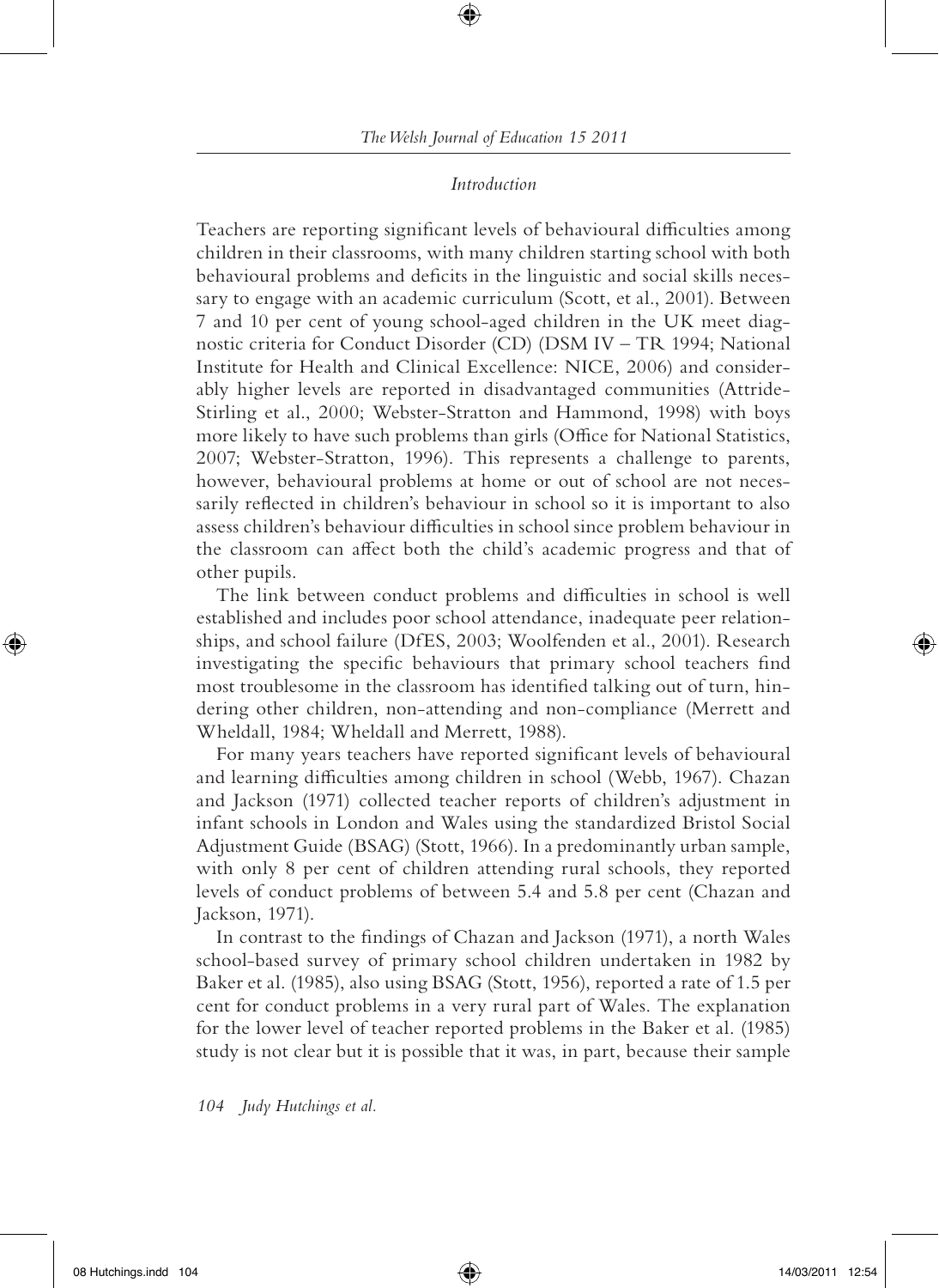came from a more settled rural community that provided more support for children and families. However over the intervening twenty-five years the nature of these rural communities has changed with both inward and outward migration and teachers in rural schools are reporting increasing numbers of children with behavioural problems.

This paper presents teacher reported levels of difficulties among children in early years classrooms in Gwynedd, a rural county in north-west Wales, providing an update on the Baker et al. (1985) study, which was also undertaken in Gwynedd. It also reports sex differences in levels of problems and teacher stress related to child behaviour problems in the classroom. The study for which these data were collected arose from the introduction of the Incredible Years (IY) teacher and child programmes in Gwynedd schools (Hutchings et al., 2004; Hutchings et al., 2007a).

Strategies to address behavioural difficulties in the classroom are underresearched in the UK with little evidence from high quality UK-based randomized controlled trials (RCTs) of school-based interventions (Hutchings et al., 2007a). In 2002, recognizing that behaviour management was something with which teachers were increasingly seeking support, Gwynedd County Education Service decided to implement training for primary school teachers from two schools in the IY Teacher Classroom Management (TCM) programme and the linked IY 'Dinosaur School' social and emotional curriculum (Dino School). This development followed the successful introduction of the IY parent programme across north Wales that commenced in 2000 (Hutchings et al., 2007b).

# *The IY TCM programme*

This is a group-based programme for teachers (Webster-Stratton, 2000a; Webster-Stratton et al., 2001a) that had been demonstrated to increase teacher competencies and improve home-school links (Webster-Stratton and Reid, 2002). It has three core themes:

- 1. to improve home-school links through promoting ways that teachers and parents can collaborate to address children's educational needs;
- 2. to strengthen children's social and academic confidence through use of effective classroom management strategies;
- 3. to address the specific needs of high-risk children by setting up individualized programmes.

*Judy Hutchings et al. 105*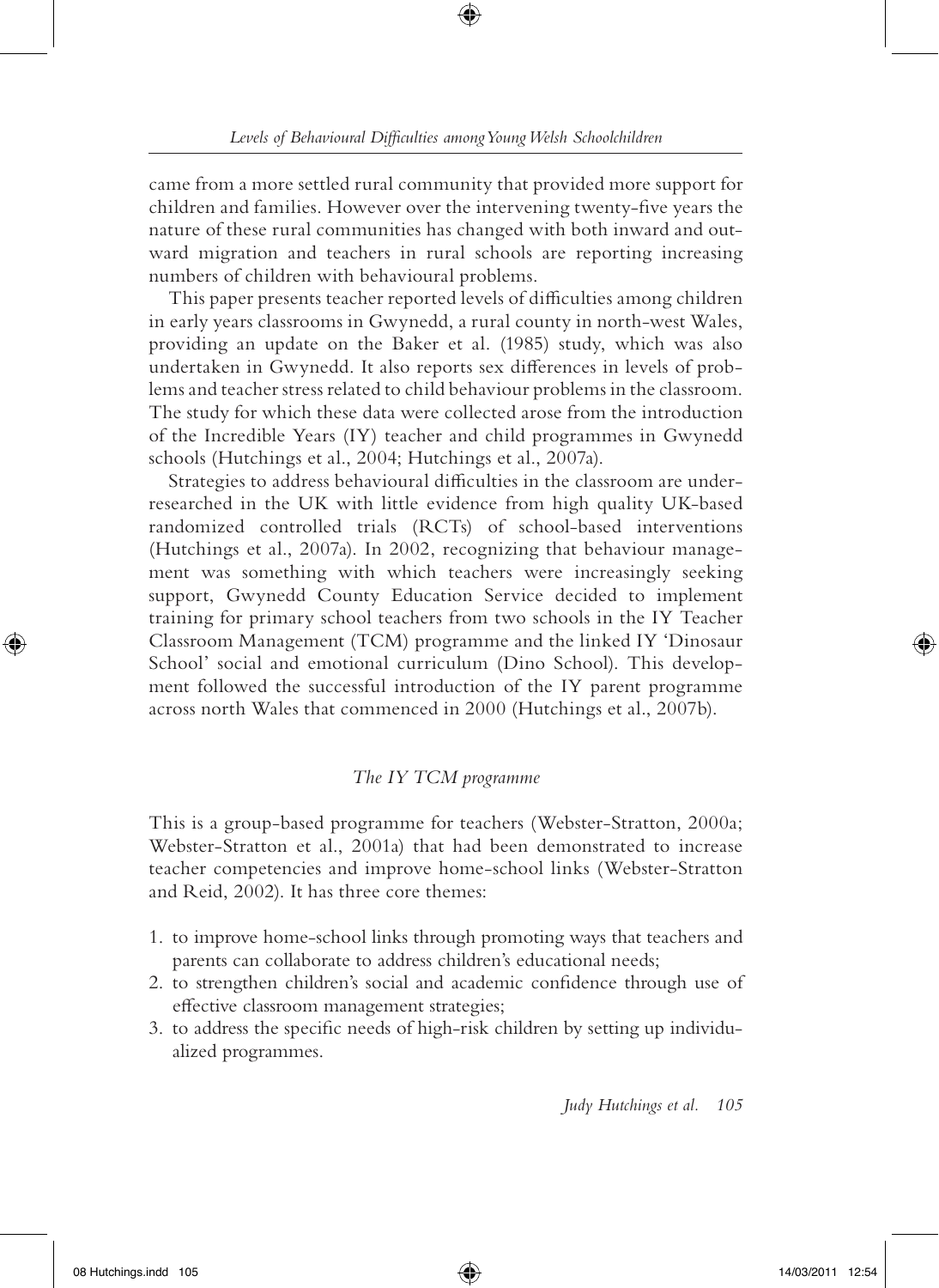The curriculum covers praise, encouragement, and incentives to increase desired behaviours and proactive strategies such as classroom rules and timetables to achieve increased compliance. The management of problem behaviour includes ignoring inappropriate behaviours that are not disruptive to other children and managing non-compliance through the use of time-out and consequences. Teachers attend the course one day a month for five months and are given classroom assignments including developing behaviour plans.

# *The IY Classroom Dinosaur School Social Skills and Problem Solving programme (DINO School)*

This is a whole class curriculum (Webster-Stratton, 2000b) through which child-sized puppets teach children social and emotional regulation skills, including how to do your best in school and follow rules, identify and label feelings, deal with negative feelings, problem solve, manage anger and make and keep friends. This is done through discussion, watching video clips and role-play rehearsal. The programme has been demonstrated to promote peer relationships, pro-social problem solving and academic engagement (Webster-Stratton et al., 2001b; Webster-Stratton and Reid, 2006).

Following successful implementation of these programmes in two schools (Hutchings et al., 2004), the project was rolled out further and in 2004 a small evaluation of the TCM programme was undertaken (Hutchings et al., 2007a). This reported on both teacher satisfaction with the programme and observed teacher behaviour. The TCM training was well received by teachers and, when compared with teachers that had not received the training, trained teachers showed significantly greater use of positive strategies including direct commands and praise. Pupils of trained teachers showed significantly less non-compliant behaviour and more positive behaviours (Hutchings et al., 2007a). This pilot study confirmed Gwynedd's intention to continue with the roll out of the TCM programme but they were keen to participate in a more rigorous evaluation of the programme and partnered with Bangor University in co-funding a PhD student to undertake an RCT of the programme. The data reported below were collected as part of this trial.

*106 Judy Hutchings et al.*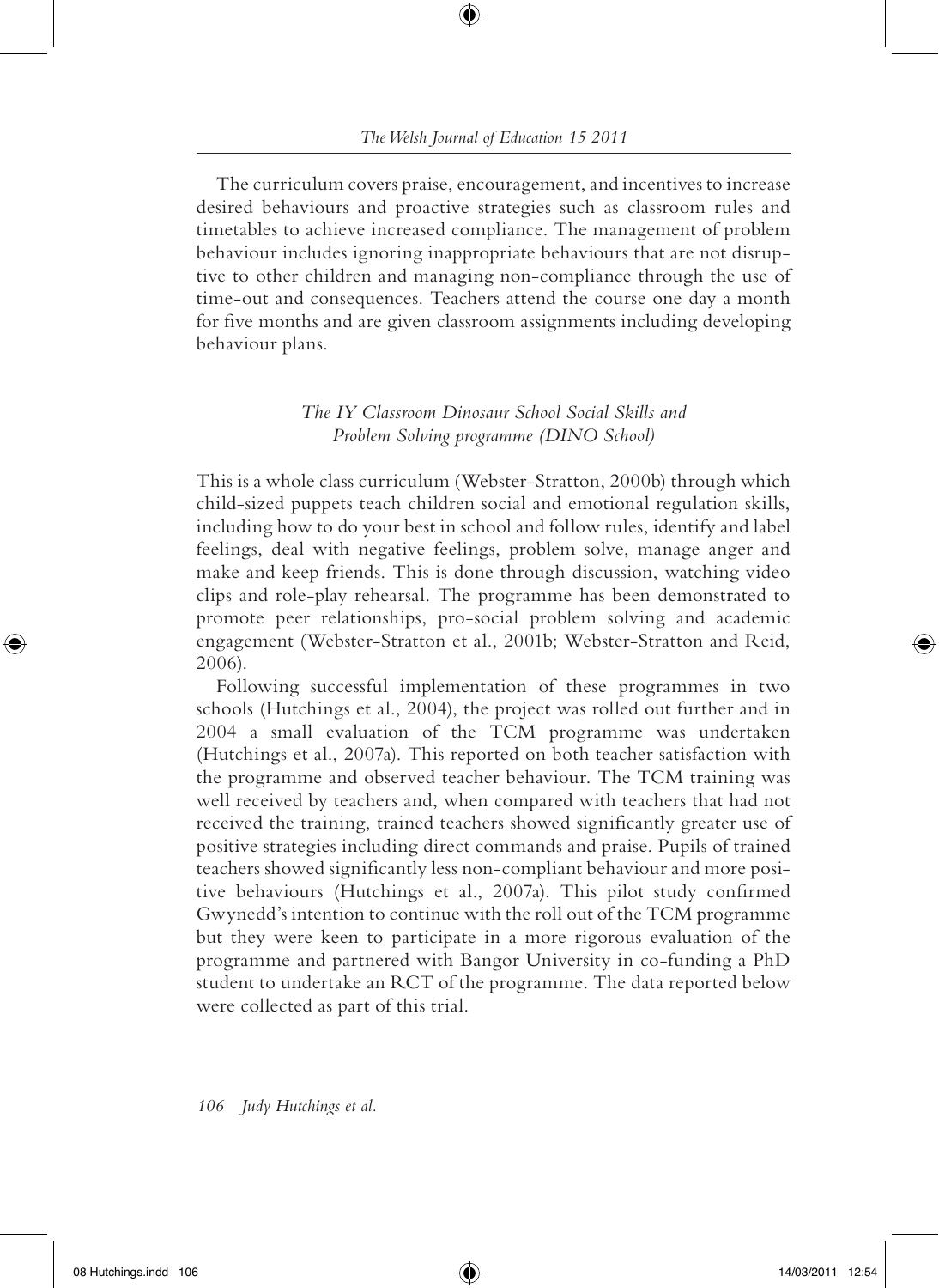# *The evaluation*

Teachers from twelve classrooms in eleven primary schools were recruited for an RCT evaluating the effectiveness of the IY TCM programme. Teachers completed the teacher version of the Strengths and Difficulties Questionnaire (SDQ: Goodman, 1997) on all of the children in their classes in order to identify a representative sample of children for the RCT trial and the Teacher Stress Index (TSI) (Borg et al., 1991). This paper reports on the SDQ data for the whole sample and on teacher reported stress in relation to the demands of a 'difficult class'.

### *Measures*

## Strengths and Difficulties Questionnaire (SDQ; Goodman, 1997)

The SDQ is a 25-item behavioural screening measure to assess the occurrence of problematic behaviours. The teacher version contains four problem subscales, Emotional Problems, Conduct Problems, Hyperactivity, Peer Problems, and a Pro-social Behaviour scale. Example items from each of the scales include 'Often unhappy, downhearted or tearful', 'Often fights with other children and bullies them', 'Restless, overactive, cannot stay still for long', 'Rather solitary, tends to play alone', and 'Considerate of other people's feelings' respectively. The scores are split into three categories, normal, borderline and abnormal. The normal range on the total difficulties scale is  $0-11$  whilst the normal range for each of the subscales are above  $0-4$ ,  $0-2$ ,  $0-5$ ,  $0-3$  and below  $6-10$  for the pro-social scale, respectively. An additional Impact Supplement scale measures the teacher's view of the impact of the problem on the child's daily life.

#### *Teacher Stress Index (TSI; Borg et al., 1991)*

This is a 20-item questionnaire scored on a 5-point Likert scale, with response choices ranging from no stress (scoring 0), mild, moderate, much and extreme stress (scoring 4). This measure has been used in previous studies investigating occupational stress in teachers (e.g. Griffith et al., 1999).

*Judy Hutchings et al. 107*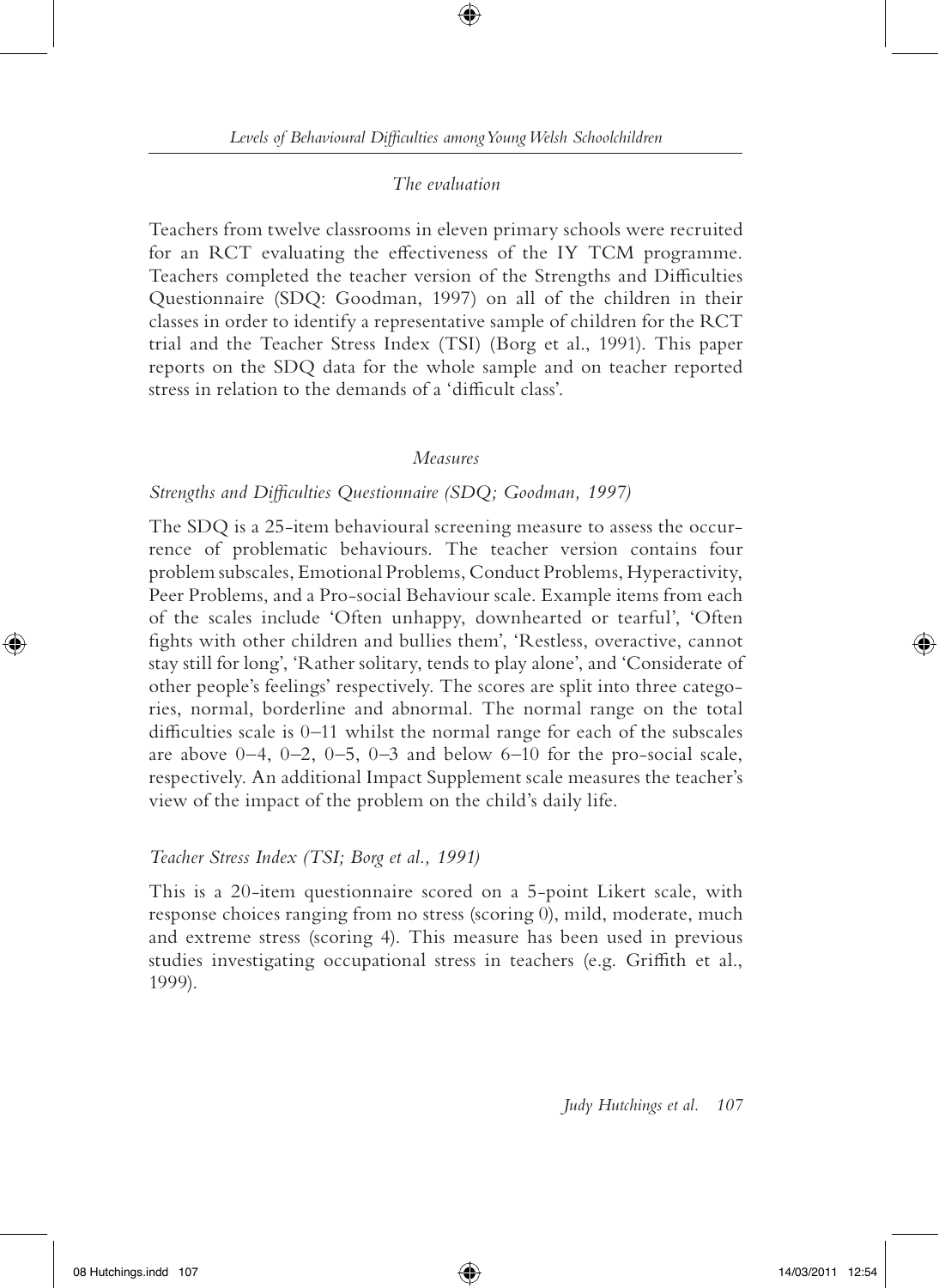# *Sample description*

Teachers from twelve classes from eleven schools in Gwynedd participated in the study commencing in 2005. None of the participating schools had previously received any training in either IY TCM or Dino School programmes. One school had two reception classes and the remainder had one, eight were rural schools. Three were small schools, with fewer than 50 pupils, four (36.4 per cent) medium-sized schools, with 50–100 pupils, and four (36.4 per cent) large schools with over 150 pupils. The mean free school meals level across the schools was 13 per cent with three schools having above 20 per cent. The schools were selected to be representative of the county as a whole for which the level of free school meals is 11.5 per cent (Office for National Statistics, 2009). The national average for free school meals for Wales is 16.2 per cent (Office for National Statistics, 2009).

Although the focus of the study was reception-aged children some children were older or younger as a result of being in multi-age classes. Data were obtained for 248 pupils aged between three and seven years old, with a mean age of 4.88 years (SD 0.88). One hundred and forty-seven children (61.3%) were of reception class age, with twenty-one (8.7%) nursery, fortynine (20.4%) year 1, and twenty-three (9.6%) year 2 aged. One hundred and twenty-six (50.8%) of the children were male.

Teachers from the twelve classes completed the teacher version of the SDQ on every child in their class. Teachers were also asked to report on their stress in relation to pupil misbehaviour, as measured by the TSI.

## *Results*

Of the 248 children, 12.5 per cent were reported by teachers as having significant behavioural problems (SDQ total difficulties score) and 22 per cent were above the cause for concern cut off. The mean total difficulties score of 7.2 (SD 6.2) was marginally above the national mean of 6.6 reported by Goodman (1997) as were all four problem sub-scales.

Subscale scores showed considerable variation, with significant levels of hyperactivity at 23.8 per cent and deficits in social behaviour for 22.6 per cent of children, being the two most frequently reported problems. Sample items on these two scales include 'restless, overactive, cannot stay still for long' and 'considerate of other people's feelings'. The conduct problems subscale reported significant difficulties for 8.9 per cent of children with

*108 Judy Hutchings et al.*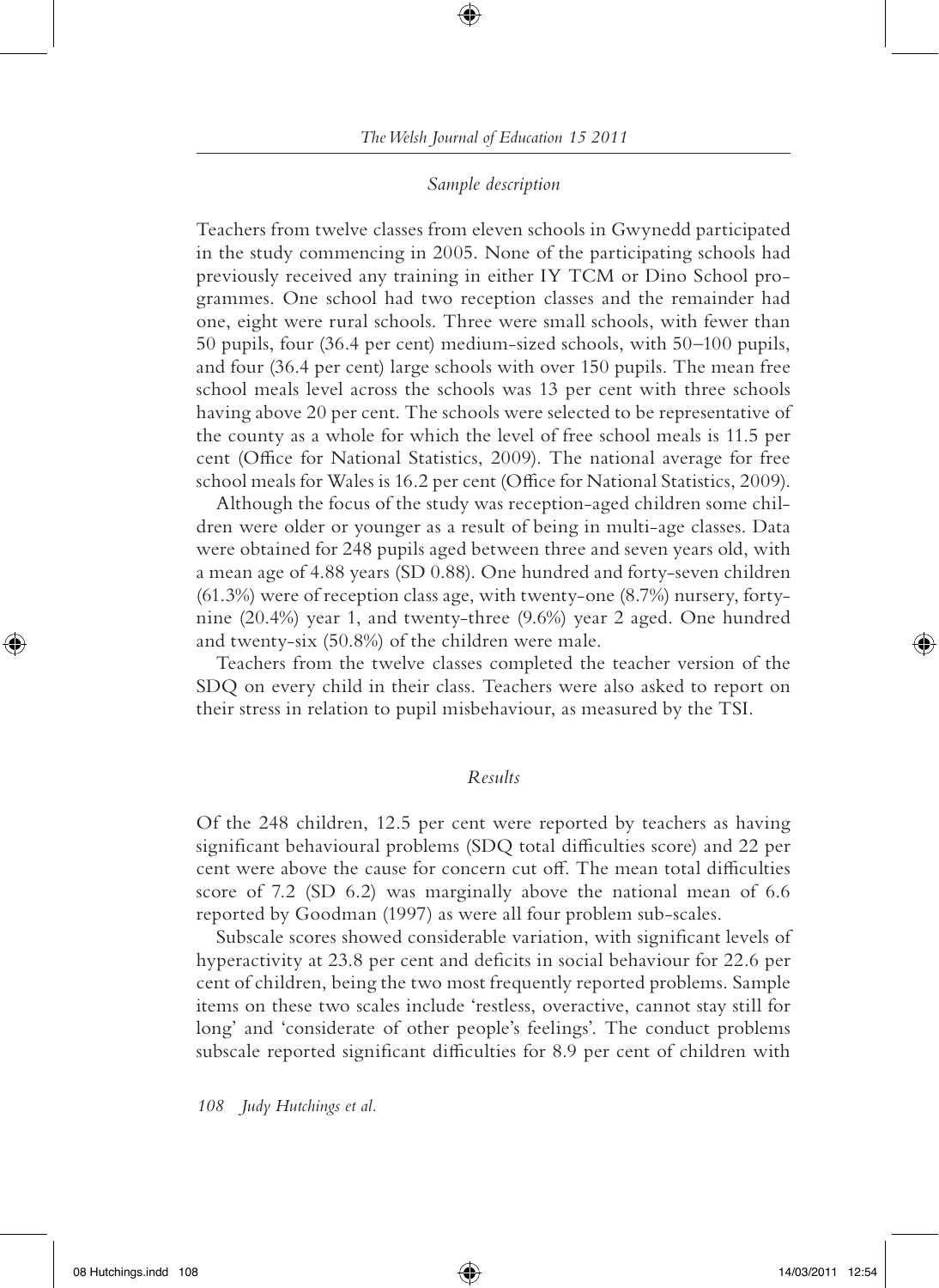6.5 per cent for the peer problem subscale and 4 per cent for the emotional problem subscale, 23.4 per cent of children were above abnormal cut-off on the impact supplement scale on which teachers rated the effect that the child's problems had on their daily functioning. The results are shown in Table 1.

The results were analysed by gender and confirmed national figures with boys having more problems than girls (Office for National Statistics, 2007). The percentage of boys above the clinical cut-off for total difficulties was three times that of girls (see Table 2). These differences, analysed using a Chi-square test (Table 3), were highly significant as were the differences on the three sub-scales (conduct, hyperactivity and peer problems). There was a similar but non-significant trend in the difference on the emotion problems sub-scale. There was also a significant, but reversed, difference for the pro-social scale where the percentage of pro-social girls exceeded boys by 4.2 to 1.

Independent t-tests demonstrated significantly higher mean levels of conduct problems, hyperactivity, peer problems, total difficulties and total impact scores for boys than girls with girls having significantly higher prosocial scores as shown in Table 4. There were no significant gender

| scare for whole sample $\mu$ = $\sigma$ |           |                |                                       |  |
|-----------------------------------------|-----------|----------------|---------------------------------------|--|
| Measure                                 | Mean (SD) | Norm mean (SD) | % at or exceeding<br>clinical cut-off |  |
| Total difficulties                      | 7.2(6.2)  | 6.6(6.0)       | 12.5                                  |  |
| Emotional<br>problems subscale          | 1.3(1.9)  | 1.4(1.9)       | 4.0                                   |  |
| Conduct problems<br>subscale            | 0.96(1.6) | 0.9(1.6)       | 8.9                                   |  |
| Hyperactivity<br>subscale               | 3.7(3.2)  | 2.9(2.8)       | 23.8                                  |  |
| Peer problems<br>subscale               | 2.0(0.5)  | 1.4(1.8)       | 6.5                                   |  |
| Pro-social subscale                     | 6.7(3.0)  | 7.2(2.4)       | $22.6*$                               |  |
| Impact supplement                       | 1.0(1.98) | 0.4(1.0)       | 23.4                                  |  |

# **Table 1 Mean scores for each SDQ scale for whole sample (n=248)**

 $\star$  in the case of the pro-social subscale the percentage cited is those below the normal range

*Judy Hutchings et al. 109*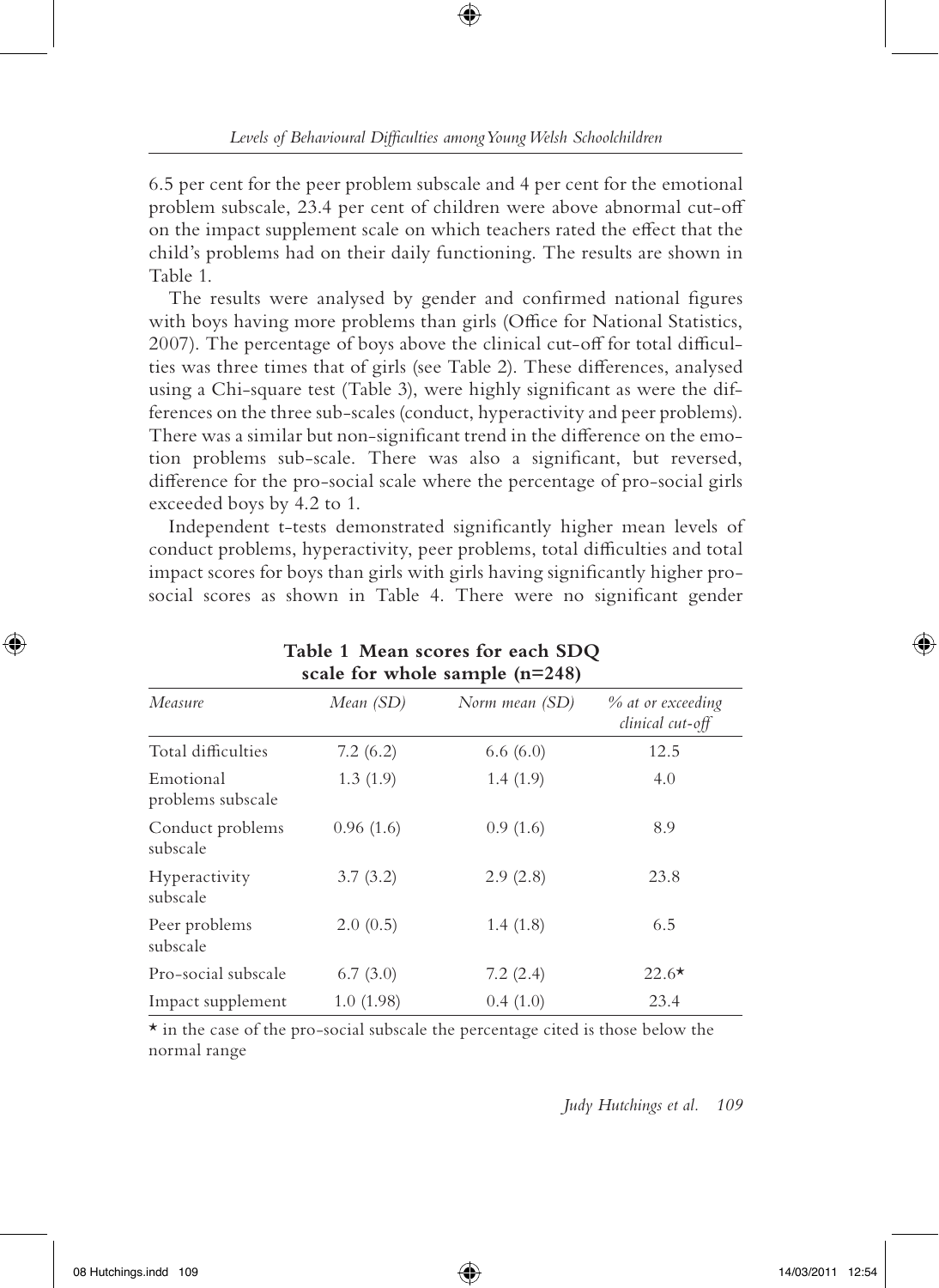| clinical cut-off for problems (below cut-off for pro-social scale) |             |              |  |
|--------------------------------------------------------------------|-------------|--------------|--|
| Subscales                                                          | Male        | Female       |  |
| Total difficulties                                                 | 24 (19%)    | 7(5.7%)      |  |
| Conduct                                                            | 16 (12.7%)  | $6(4.9\%)$   |  |
| Emotion                                                            | $7(5.6\%)$  | $3(2.5\%)$   |  |
| Hyperactivity                                                      | 44 (34.9%)  | $15(12.3\%)$ |  |
| Peer problems                                                      | $12(9.5\%)$ | $4(3.3\%)$   |  |
| Pro-social                                                         | 42 (33.3%)  | 14 (11.5%)   |  |
| Total impact                                                       | 42 (33.3%)  | 16 (13.1%)   |  |

**Table 2 Number and percentage of boys and girls scoring above**  clinical cut-off for problems (below cut-off for pro-social scale)

Table 3 Chi-square test of differences in frequencies for boys and girls scoring above the TSDQ clinical cut-off for total problems and subscale scores (below cut-off **for pro-social scale)**

| TSDQ scale                | $X^2$ | $p$ -value   | odds ratio |
|---------------------------|-------|--------------|------------|
| <b>Total Difficulties</b> | 10.04 | $.002**$     | 4.00       |
| Conduct                   | 4.64  | $.031**$     | 3.00       |
| Emotion                   | 1.54  | .215         |            |
| Hyperactivity             | 17.50 | $\leq .001*$ | 3.86       |
| Peer Problems             | 4.01  | $.045**$     | 3.67       |
| Pro-social                | 18.47 | $\leq .001*$ | 4.17       |
| Total Impact              | 14.14 | $\leq .001*$ | 3.33       |

 $\star$  Significant to p-value  $\leq 0.01$ 

\*\* Significant to p-value  $\leq$ .05

differences for emotion problems although the trend was in the same direction as the other difficulties with boys having a higher mean score.

Additional analyses were performed to explore for possible variation in levels of difficulties in schools with differing levels of socio-economic disadvantage, as measured by free school meal entitlement. No significant correlation was found between the percentage of free school meals in each school and mean total difficulties within the schools  $(r=491, n.s.).$ 

Analyses were run to examine which problem behaviours were seen as most stressful for teachers, using the student misbehaviour sub-scale of the

*110 Judy Hutchings et al.*

⊕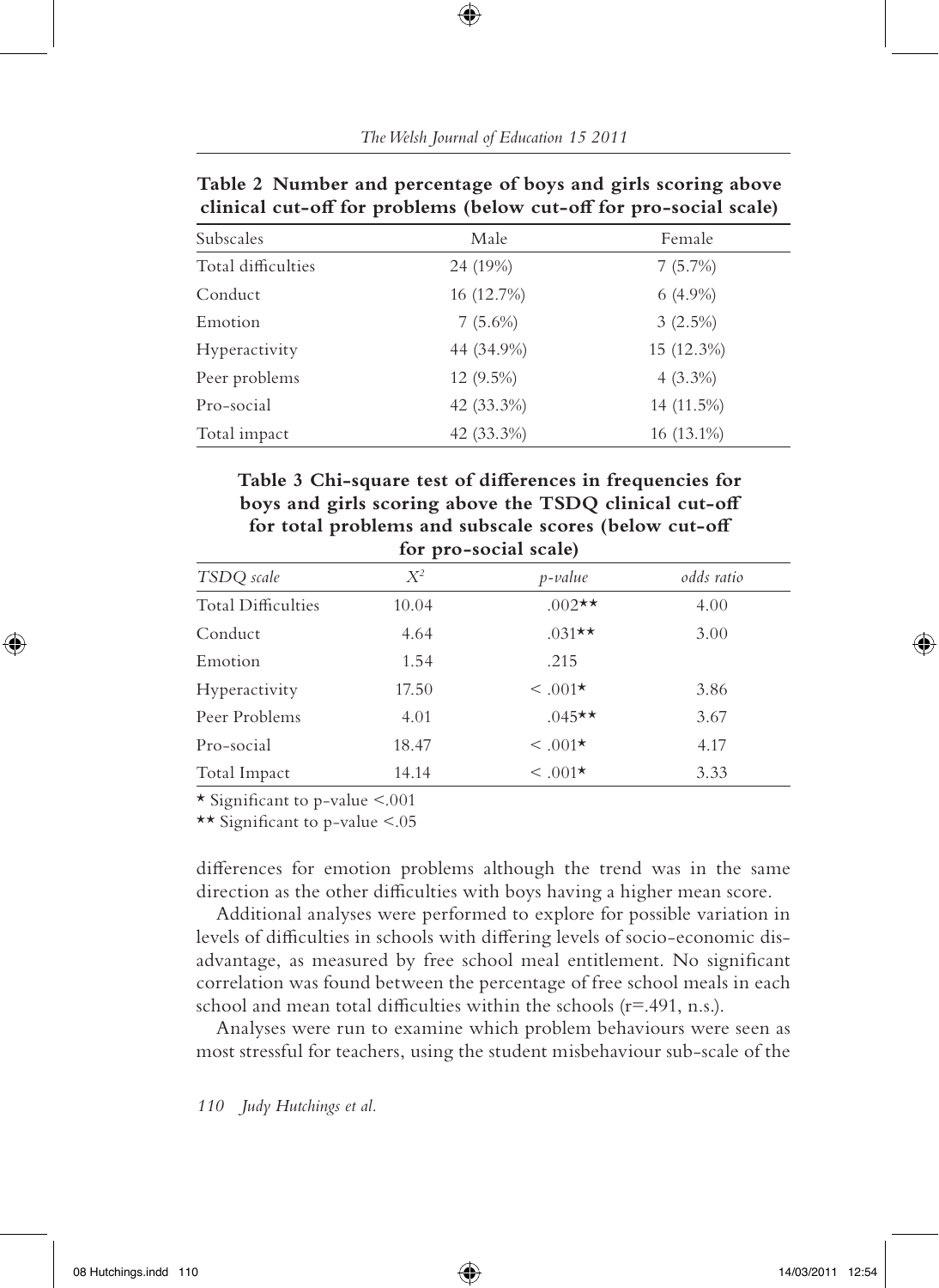₩

TSI. The variable associated with the highest rating of stress was difficult class (mean score 2.06) representing moderate stress (Table 5).

The sub-scale frequencies of problems from the TSDQ were compared to those reported by Baker et al. (1985), as shown in Table 6. The Baker et al. study was also undertaken in Gwynedd, although the county borders were larger in 1982. Baker et al. (1985) used a different measure of teacher reported behaviour problems, the Bristol Social Adjustment Scale (BSAG: Stott, 1956) however several sub-scales are similar to those on the teacher SDQ enabling some comparison. Table 6 shows a similar pattern across four comparable sub-scales but with much higher levels of problems now being reported on all scales. Increases from 5.9–23.8 per cent in reported hyperactivity (a four-fold increase), from  $1.5-8.9$  per cent (a five-fold

Table 4 Sex differences in mean SDQ scores analysed by **Independent t-test**

| TSDQ scale            | Female     | Male       | $t$ -value | p-value      |
|-----------------------|------------|------------|------------|--------------|
|                       | Mean (SD)  | Mean (SD)  |            |              |
| Total<br>difficulties | 5.14(5.24) | 9.25(6.46) | 5.50       | $<.001*$     |
| Conduct               | 0.57(1.14) | 1.34(1.83) | 3.95       | $\leq .001*$ |
| Emotion               | 1.07(1.65) | 1.48(2.02) | 1.75       | .082         |
| Hyperactivity         | 2.57(2.92) | 4.71(3.18) | 5.50       | $<.001*$     |
| Peer problems         | 0.90(1.47) | 1.63(1.86) | 3.44       | $< 0.01*$    |
| Pro-social            | 7.61(2.51) | 5.90(3.22) | $-4.64$    | $<.001*$     |
| Total impact          | 0.56(1.42) | 1.44(2.15) | 3.82       | $<.001*$     |

 $\star$ Significant to p-value <.001

# **Table 5 Mean scores on the Teacher Stress Index (TSI)**

| Teacher Stress Index (TSI) | Mean (SD)  |
|----------------------------|------------|
| Total                      | 1.27(0.77) |
| Noisy pupils               | 1.19(1.05) |
| Difficult class            | 2.06(1.29) |
| Maintaining discipline     | 1.00(1.03) |
| Impolite or cheeky pupils  | 0.81(0.91) |

*Judy Hutchings et al. 111*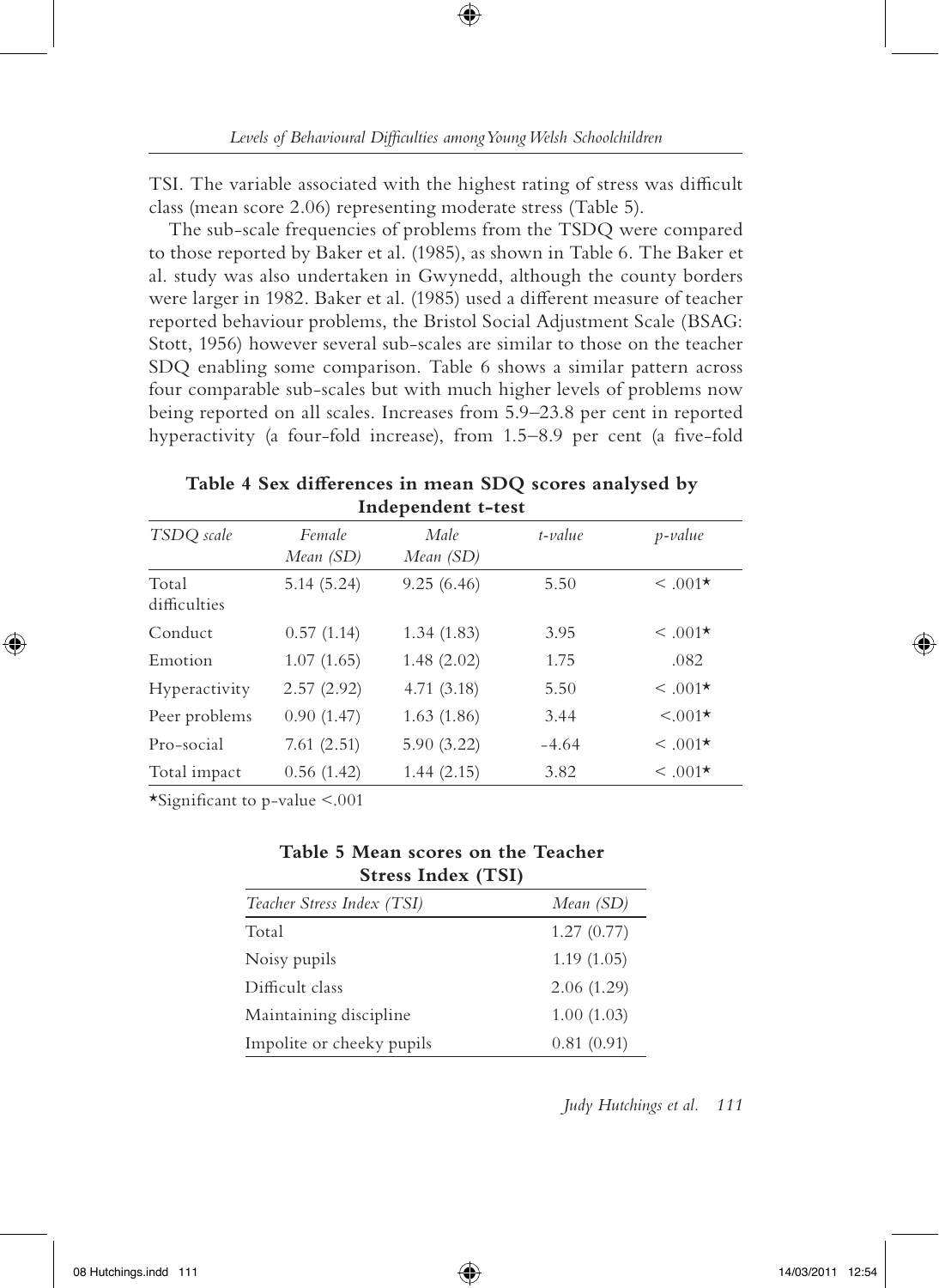| Measure            | Hutchings et al. TSDQ   | Baker et al. BSAG (1982) |
|--------------------|-------------------------|--------------------------|
|                    | $(2004 \text{ survey})$ | survey)                  |
| Hyperactivity      | 23.8                    | 5.9                      |
| Peer problems      | 6.5                     | 1.5                      |
| Emotional problems | 4.0                     | 2.8/3.1                  |
| Conduct problems   | 89                      | 1.5                      |

| Table 6 Comparison of levels of behaviour problems in   |  |
|---------------------------------------------------------|--|
| Gwynedd schools for Baker et al. (1985) and this study. |  |

increase) in conduct problems and from 1.5–6.5 per cent (a four-fold increase) in peer problems are particularly concerning and provide evidence of a significant growth in numbers of young school children with such difficulties, something that teachers have been anecdotally reporting for some time.

## *Conclusions*

Teachers are reporting significant and growing levels of problems in young children in schools in a rural county in north-west Wales. The results of this survey conducted in 2005 also confirm previous studies demonstrating significantly higher levels of problems among boys than girls. This is supported by other research from around the UK (Baker et al., 1985; Chazan and Jackson, 1971; Chazan and Jackson, 1974; Merrett and Wheldall, 1984; Wheldall and Merrett, 1988).

Although in general the teachers were not reporting high levels of stress in relation to their work they were reporting moderate levels of stress in relation to the demands of a difficult class. This suggests that teachers find some of these behaviours challenging which, together with the growing numbers of children arriving at school with behavioural difficulties, supports the decision of the Gwynedd Local Authority to introduce the IY TCM programme.

These data were useful in providing Gwynedd with a snapshot of levels of problems faced by teachers in their classrooms and clearly demonstrate the need for teachers to be skilled in managing difficulties and supporting children's social, emotional and academic development.

The RCT trial is now complete and key findings were that the programme had significant positive effects on teacher behaviour that improved

#### *112 Judy Hutchings et al.*

08 Hutchings.indd 112  $\bigoplus$  14/03/2011 12:54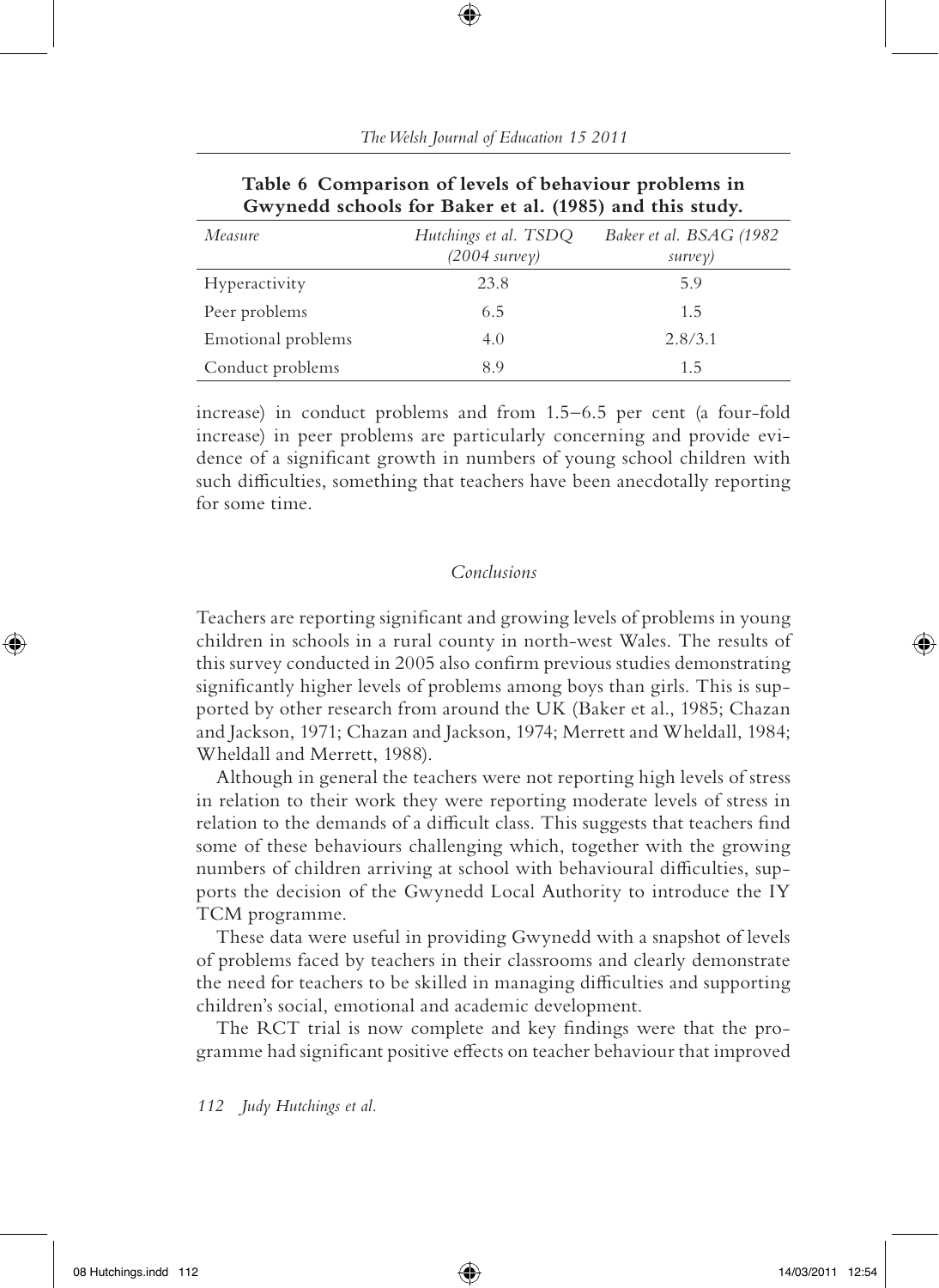the behaviour of both high-risk children and the whole class for the better (Martin, 2010). These results, demonstrating high levels of teacher concern about behaviour in school, have confirmed Gwynedd's strategy of providing training in the IY programmes for teachers in all of their schools and, by 2009, all 102 primary schools now have teachers trained in both TCM and the Dino curriculum. These programmes have been identified as contributing to excellence in Estyn school inspection reports for both individual schools in Gwynedd and the country as a whole:

Pupils' personal and social development is promoted effectively through activities such as Ysgol Dina, circle time and the School Council . . . As a result of implementing the Webster-Stratton programme, there has been a significant improvement in pupils' attitudes towards learning and in the overall standard of their behaviour.

#### Ysgol Abercaseg (2006)

Pupils' spiritual, moral, social and cultural development is fostered very effectively by a coherent strategy which incorporates and brings together aspects of the curriculum, personal and social education, circle time, services, the use of the 'Webster-Stratton' scheme and procedures for promoting good behaviour and developing emotional intelligence. The strategy ensures that there is progression and balance across the school and the manner in which it is implemented is an outstanding feature of the school.

Ysgol Bro Lleu (2008)

The local authority has adopted the Webster-Stratton programme in all its primary schools to target poor behaviour . . . As a results, incidences of challenging behaviour in primary schools have reduced.

Gwynedd (2008)

The data reported here show that the task facing teachers in managing children's behaviour in the classroom, particularly that of boys, is challenging and has increased significantly between 1982 and 2005. By investing in the IY TCM programme and also supporting its evaluation Gwynedd have made a commitment to both their teachers and the children in their classes.

# *References*

Attride-Stirling, J., Davis, H., Day, C. and Sclare, I. (2000). 'Someone to talk to who'll listen: addressing the psychosocial needs of children and families', *Journal of Community Applied Social Psychology*, 11, 179–91.

*Judy Hutchings et al. 113*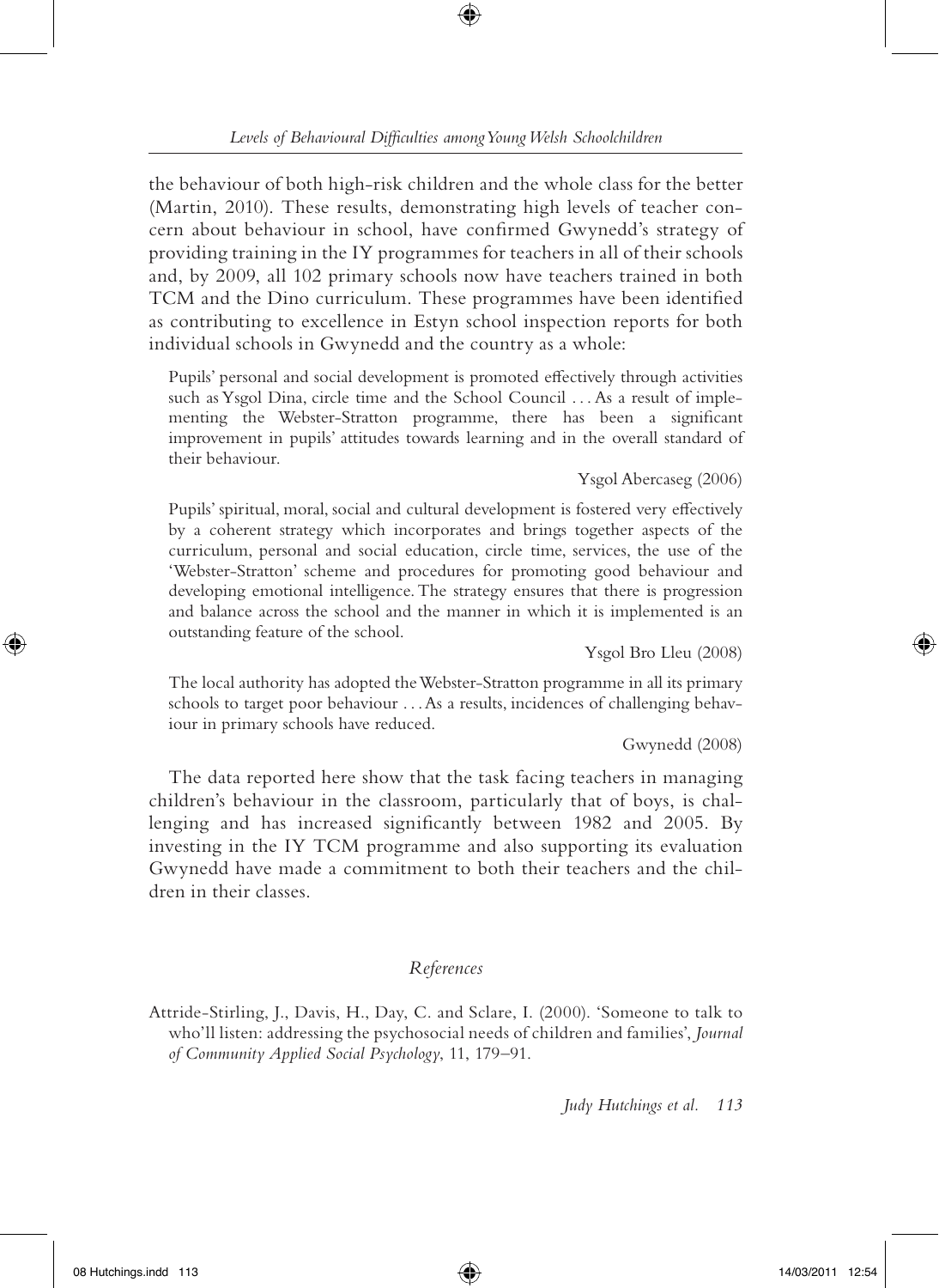- Baker, C., Davies, N., and Stallard, T. (1985). 'Prevalence of behaviour problems in primary school children in north Wales', *British Journal of Special Education*, 12, 1, 19–21.
- Borg, M. J., Riding, R. J., and Falzon, J. M. (1991). 'Stress in teaching: a study of occupational stress and its determinants, job satisfaction and career commitment among primary schoolteachers', *Educational Psychology*, 11, 1, 59–75.
- Chazan, M. and Jackson, S. (1971). 'Behaviour problems in the infant school', *Journal of Child Psychology and Psychiatry*, 12, 191–210.
- Chazan, M. and Jackson, S. (1974). 'Behaviour problems in the infant school: changes over two years', *Journal of Child Psychology and Psychiatry*, 15, 33–46.
- DfES (Department for Education and Skills) (2003). *Every Child Matters*, London, DfES.
- DSM IV TR (1994). *The Diagnostic and Statistical Manual of Mental Disorders* (4th edn), Washington DC, American Psychiatric Association.
- Goodman, R. (1997). 'The strengths and difficulties questionnaire: a research note', *Journal of Child Psychology, Psychiatry and Allied Disciplines*, 38, 5, 581–6.
- Griffith, J., Steptoe, A. and Cropley, M. (1999). 'An investigation of coping strategies associated with job stress in teachers', *British Journal of Educational Psychology*, 69, 517–31.
- Hutchings, J., Lane, E., Owen, E. and Gwyn, R. (2004). 'The introduction of the Webster-Stratton Classroom Dinosaur School Programme in Gwynedd, north Wales', *Education and Child Psychology*, 21, 4, 4–15.
- Hutchings, J., Daley, D., Jones, K., Martin, P., Bywater, T. and Gwyn, R. (2007a). 'Early results from developing and researching the Webster-Stratton Incredible Years Teacher Classroom Management training programme in north west Wales', *Journal of Children's Services*, 2, 3, 15–26.
- Hutchings, J., Bywater, T., Daley, D., Gardner, F., Whitaker, C., Jones, K., Eames, C. and Edwards, R. T. (2007b). 'Parenting intervention in Sure Start Services for children at risk of developing conduct disorder: pragmatic randomised controlled trial', *BMJ*, available at: *http://www.bmj.com/cgi/content/ full/334/7595/678* (accessed 23 August 2010).
- Martin, P. (2010). *From Small Acorns: The Positive Impact of Adopting Simple Teacher Classroom Management Strategies on Global Classroom Behaviour and Teacher-Pupil Relationships*, unpublished PhD thesis, Bangor University.
- Merrett, F. and Wheldall, K. (1984). 'Classroom behaviour problems which junior school teachers #nd most troublesome', *Educational Studies*, 10, 2, 87–92.
- National Institute for Health and Clinical Excellence (NICE) (2006). *Parenttraining/Education Programmes in the Management of Children with Conduct Disorders, NICE technology appraisal guidance 102*, London, SCIE, NHS.
- Office for National Statistics (2007). *Three Years On: Survey of the Development and Emotional Well-being of Children and Young People*, London, ONS.
- Office for National Statistics (2009). *School Census 2009: Provisional Results. Statistics for Wales: Welsh Assembly Government Report*, London, ONS.
- *114 Judy Hutchings et al.*

↔